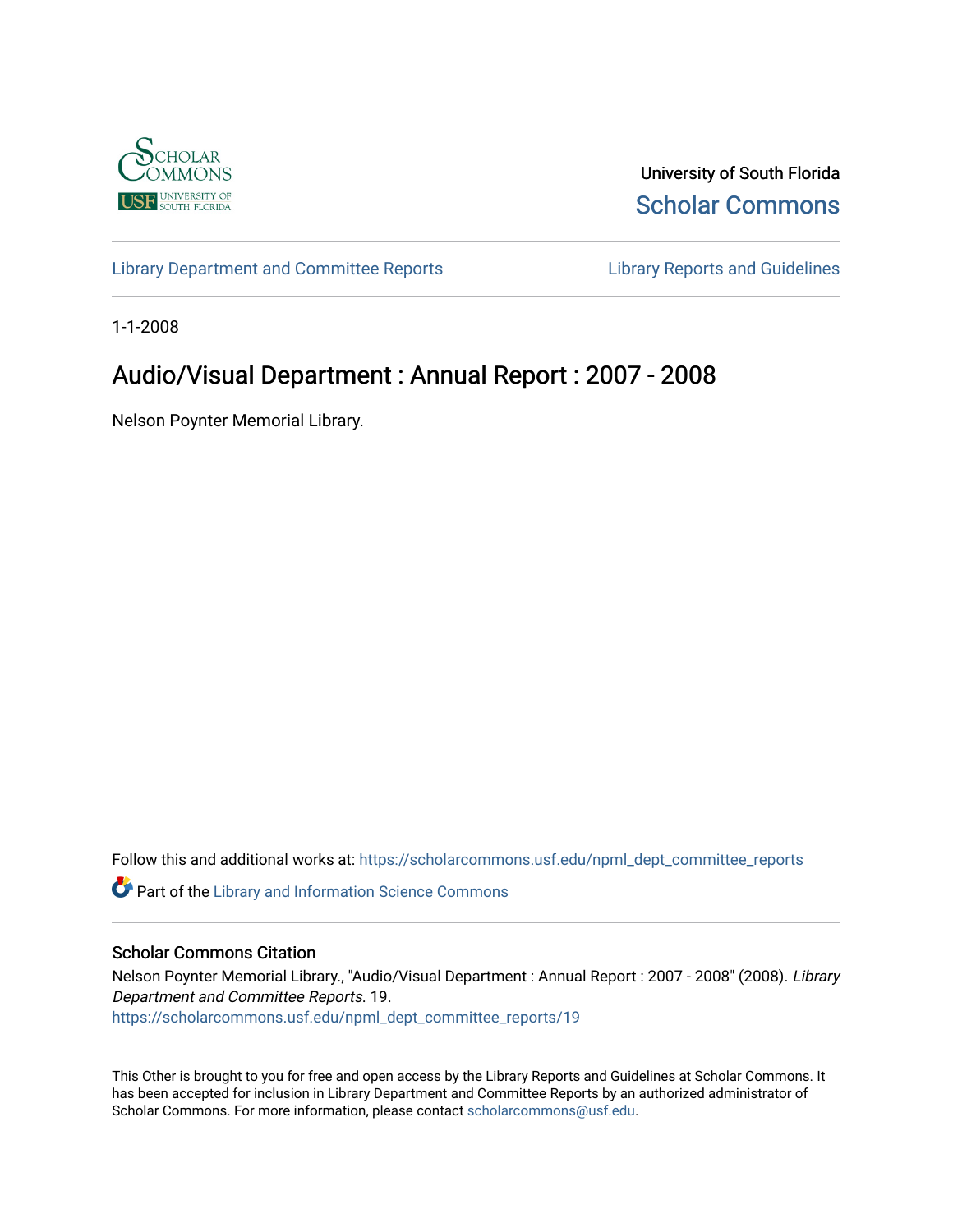# **Media Services Department Annual Report Academic Year 2007-2008**

Instructional Media Services 140 7th Ave S, POY 221 St. Petersburg, FL 33701 Phone: 727-873-4409 Fax: 727-873-4127 Email: av@nelson.usf.edu http://www.nelson.usf.edu/av

*Gerald A. Notaro, Media Librarian 727-873-4408 David Brodosi, Department Coordinator, Instructional Multimedia Developer*  727-873-4126 *Michael Mathon, Media Specialist*  727-873-4409 *Robert Vessenmeyer, Media Specialist*  727-873-4246

# **Services**

The Instructional Media Department makes available a large array of media and distance education technologies. The Poynter Library's Media Center has three large and three small group listening and viewing rooms for all audio and video formats, a digitization center, a studio seating 32, control room, production room, dubbing and archive room, storage and repair rooms. The instructional materials and juvenile collection reading areas seat 44.

Each classroom on campus is equipped, at minimum, with an overhead projector, television monitor or data projection system, computer and DVD/VCR. All classrooms now provide data and video projection or presentation. Instructors may arrange for other standard audiovisual equipment as needed through written or online requests.

State-of-the-art and standard classroom equipment for checkout or delivery and set-up include:

Camcorders, tripods, digital cameras, data projectors, document cameras, DVD players, cassette recorders, laser disc players, laser pointers, TV/VCR's, microphones, stands, mixers, amplifiers, overhead projectors, podiums, slide projectors, screens, and boom boxes.

Instructional Media Services is responsible the teaching technologies found within the USF St. Petersburg smart classrooms. The Department is focused on supporting the University in its teaching, learning and research endeavors.

The Department supports, services, and upgrades all of the equipment within campus teaching spaces and responds via its Help Desk to any problems that users may encounter. The department prides itself on quick response to requests, technical support, and other services.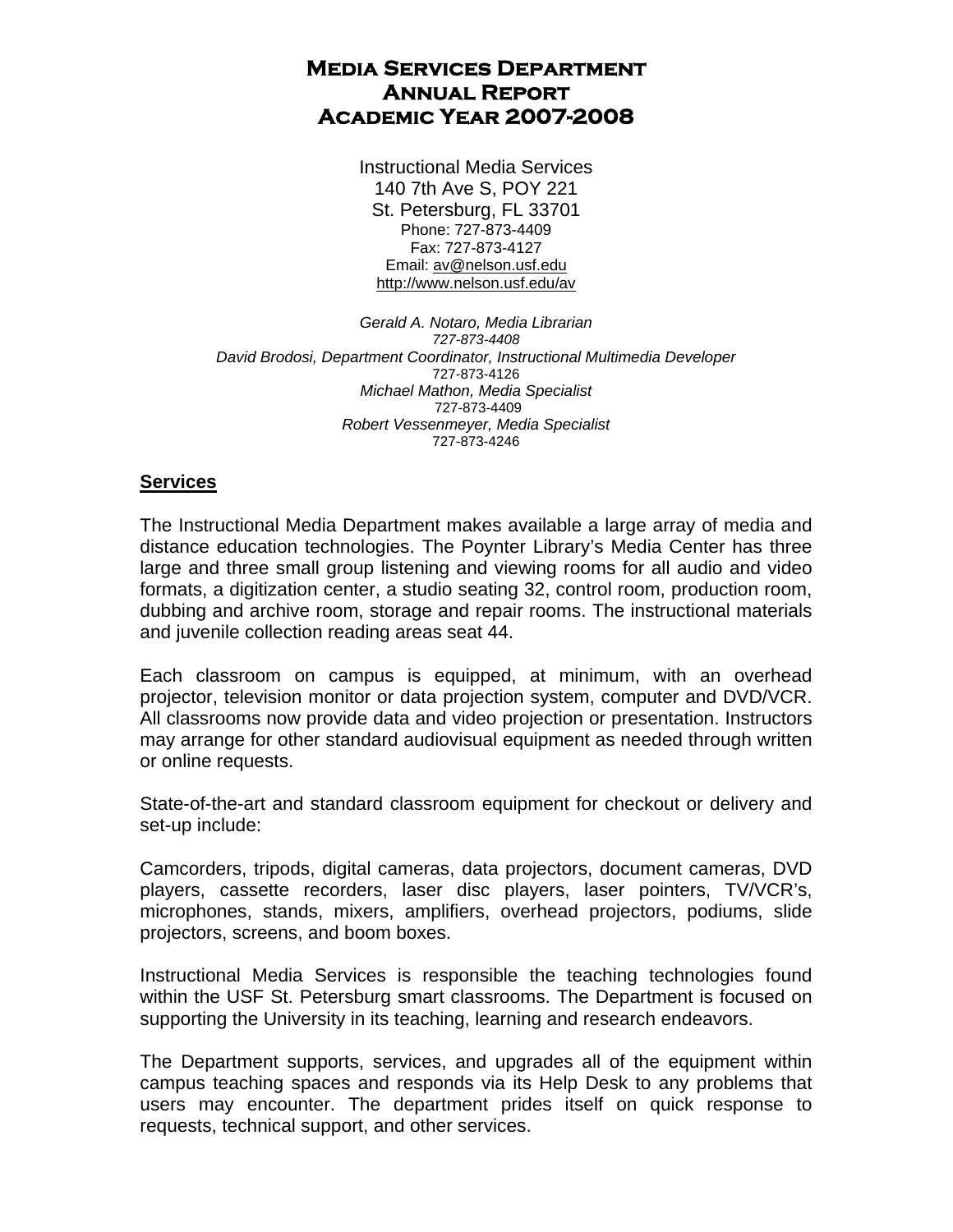The Department is responsible for the Video Conferencing facility located in the Poynter library. A satellite dish installation can provide independent satellite downlinks. Videoconferencing set up allows for worldwide communication.

Digital audiovisual services are provided to faculty, students and staff to develop multimedia packages for teaching, delivery of information, learning and research.

# **Deliveries and set ups**

The goal of the department is to provide fixed equipment at all service points. All of USF St. Petersburg's classrooms have data/video projection, DVD/VHS playback, and computers permanently installed.

2007-2008

1567 Courses/Classes/Sections supported in 49 classrooms. 90% of classrooms are "smart" classrooms.

2006-2007

1666 Courses/Classes/Sections supported in 47 classrooms. 60% of classrooms are "smart" classrooms

Previous yearly classroom delivery and set ups:

| 2005-2006 | 2251 |
|-----------|------|
| 2004-2005 | 2669 |
| 2003-2004 | 4068 |
| 2002-2003 | 2801 |
| 2001-2002 | 2263 |

# **Distance Learning**

Distance Learning extends the University of South Florida St. Petersburg academic resources to help learners meet their educational goals by providing courses in a variety of disciplines and options in time, place, format, and delivery systems using technology.

The staff of the Instructional Media Services assists faculty in the form of consultation, design, and/or maintenance for online distance learning applications.

Courses are offered online and typically utilize USF's Blackboard portal to gain access to course materials. Examples of distance learning formats include streaming video, podcasting, and hybrid, interactive CD and DVD's or any combination thereof.

Online courses are offered as streaming video or podcasting and use highspeed Internet access; an active e-mail account and Internet access is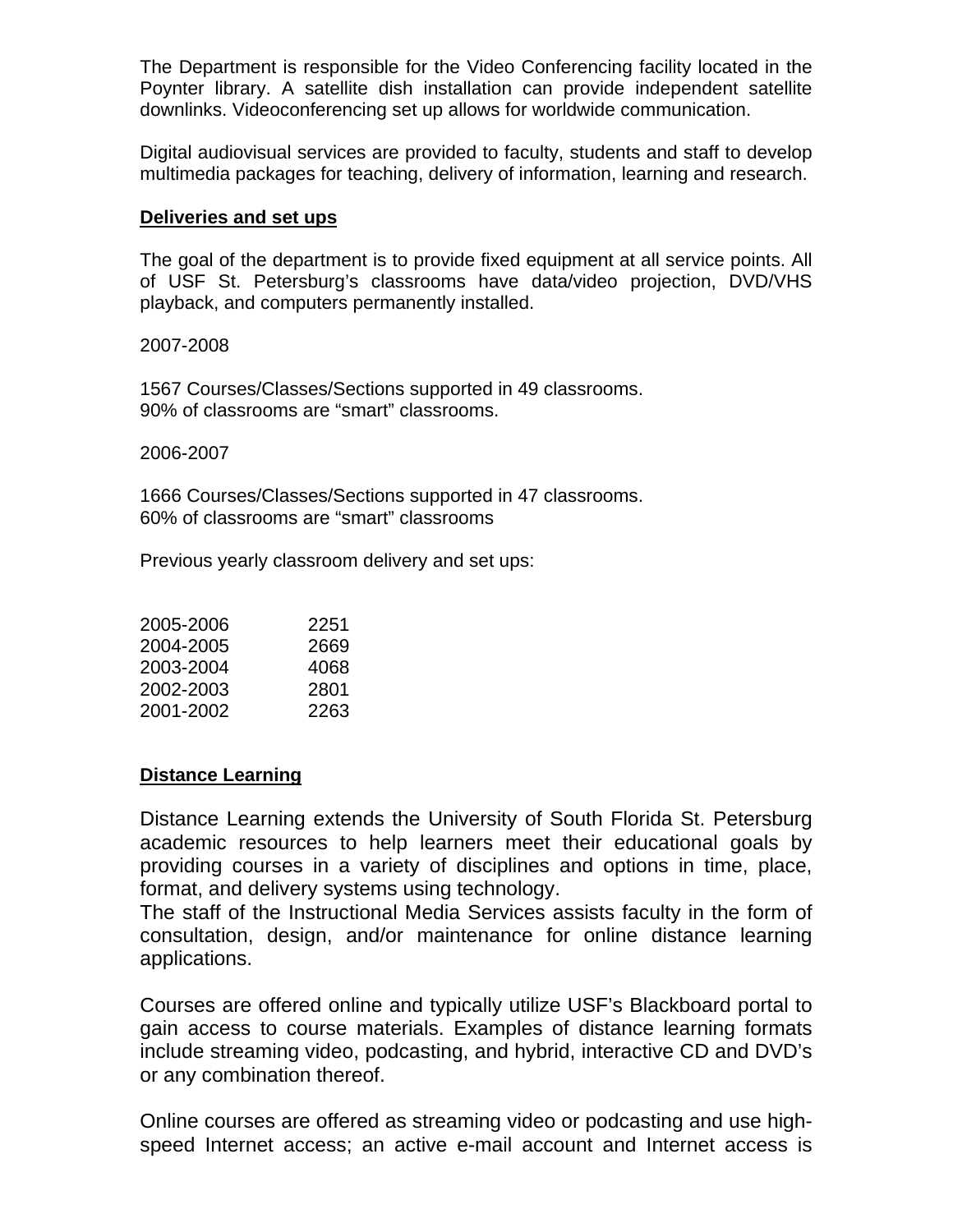required. Instructor interaction with students may be synchronous or asynchronous. The staff of the Instructional Media Services assists faculty with student use of these functions.

When faculty prefer, the hybrid method includes courses using both synchronous and asynchronous software to provide faculty and students with options, such as 50% web and 50% face-to-face course.

# 2007-2008

1 studio course, 0 satellite downlinks, 4 video/web/teleconferences, 6 Distance Learning courses recorded, designed, and digitized now distributed to over 2400 students throughout the Academic Year.

## 2006-2007

1 studio course, 3 satellite/web downlinks, 31 video/web/teleconferences, 4 Distance Learning courses recorded, designed, and digitized now distributed to over 600 students per semester.

## 2005-2006

Two studio courses, two satellite downlinks, 19 video, web, and teleconferences, 6 Distance Learning courses recorded, designed, and digitized, now distributed to over 450 students per year.

# 2004-2005

3 studio courses, 36 studio broadcasts, 2 satellite downlinks, 28 video and teleconferences, 2 Distance Learning courses recorded, designed, and digitized, now distributed to over 200 students per year.

## 2003-2004

38 class sessions, 36 studio broadcasts, 4 satellite downlinks, 78 video and teleconferences

## 2002– 2003

49 class sessions, 17 studio broadcasts, 72 video and teleconferences

The AV Department also provides for other on and off campus events and presentations, such as recording lectures, graduations, etc., and digital and analog photography.

## **USF Card Production**

| 2007-2008 | 2127 |
|-----------|------|
| 2006-2007 | 1843 |
| 2005-2006 | 1693 |
| 2004-2005 | 2483 |
| 2003-2004 | 2745 |
| 2002-2003 | 2124 |
| 2001-2002 | 1706 |

# **Media Center Collections**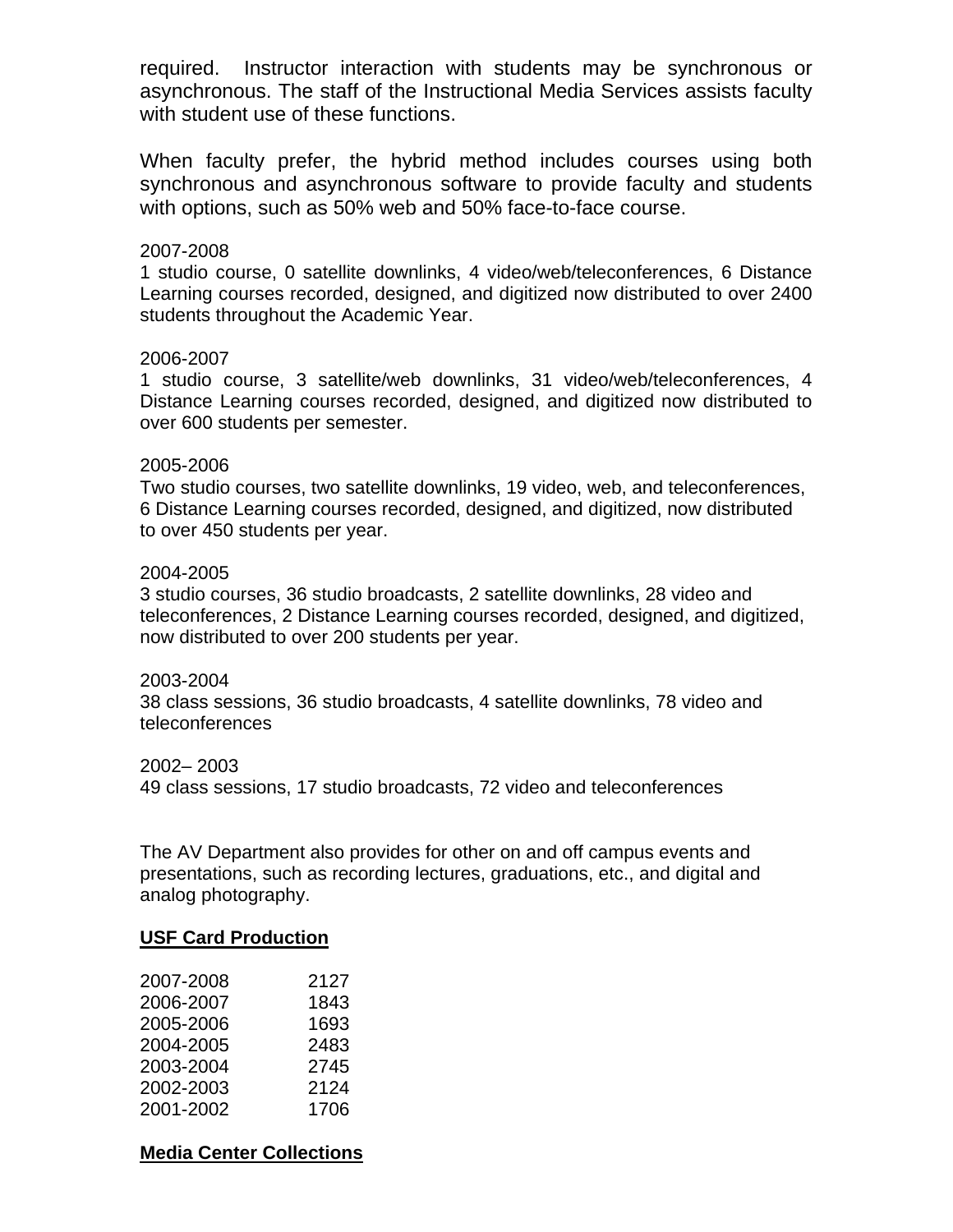The Instructional Media Collections of the Nelson Poynter Memorial Library serve the instructional and curricular needs of the USF St. Petersburg community and the individual study, scholarship, cultural enrichment and recreation needs of University students, staff, and faculty. All items circulate and are accessible through the Library's online catalog.

The Instructional Materials Collection (IMC) includes juvenile easy–to-read, juvenile fiction, juvenile non-fiction, school textbooks, teacher's manuals, guides, games, kits, and paperbacks.

The Media Collection contains DVDs, videotapes, cassette tapes, CDs, and slides. They all circulate for one week and are renewable.

## Media Center Collections

|                    |                               | 2007-2008 | 2006-2007      | 2005-2006   |
|--------------------|-------------------------------|-----------|----------------|-------------|
| Audiocassettes     | 533                           |           | 553            | 531         |
| Cataloged IMC      | 764                           |           | 767            | 777         |
| Juvenile Books     | 7320                          |           | 7297           | 7117        |
| Videotapes         | 5048                          |           | 5078           | 5130        |
| DVD's              | 1738<br>662<br>95<br>119<br>3 |           | 1535           | 1241<br>569 |
| CD's               |                               |           | 616            |             |
| Audiobooks         |                               |           | 77<br>127<br>3 | 0           |
| Kits               |                               |           |                | 119<br>3    |
| Slide sets         |                               |           |                |             |
| Online videos      | 1522                          |           | 1651           | 1649        |
| <b>Total Items</b> | 17760                         | 17624     | 16656          |             |

## Media Center Circulation

|                | 2007-2008 | 2006-2007 | 2005-2006 |
|----------------|-----------|-----------|-----------|
| Audiocassettes | 79        | 98        | 163       |
| Compact discs  | 406       | 489       | 478       |
| <b>DVDs</b>    | 4084      | 4255      | 3734      |
| Juvenile       | 1569      | 2851      | 2574      |

 Note: A cart of 120 Juvenile Books have been pulled from the Juvenile Collection and are on a Reserve Cart and get checked out about 100 times per year for specific Children's Literature assignments. Those multiple Reserve statistics are not reflected in the Juvenile circulation statistics.

| <b>Video Cassettes</b> | 2042 | 2272  | 4260              |
|------------------------|------|-------|-------------------|
| IMC (plus Kits)        | 198  | 55    | 107               |
| Audiobooks             | 233  | 173   | $\mathbf{\Omega}$ |
| Total                  | 8611 | 10425 | 10907             |

AV accounted for approximately 25% of the total Library Circulation.